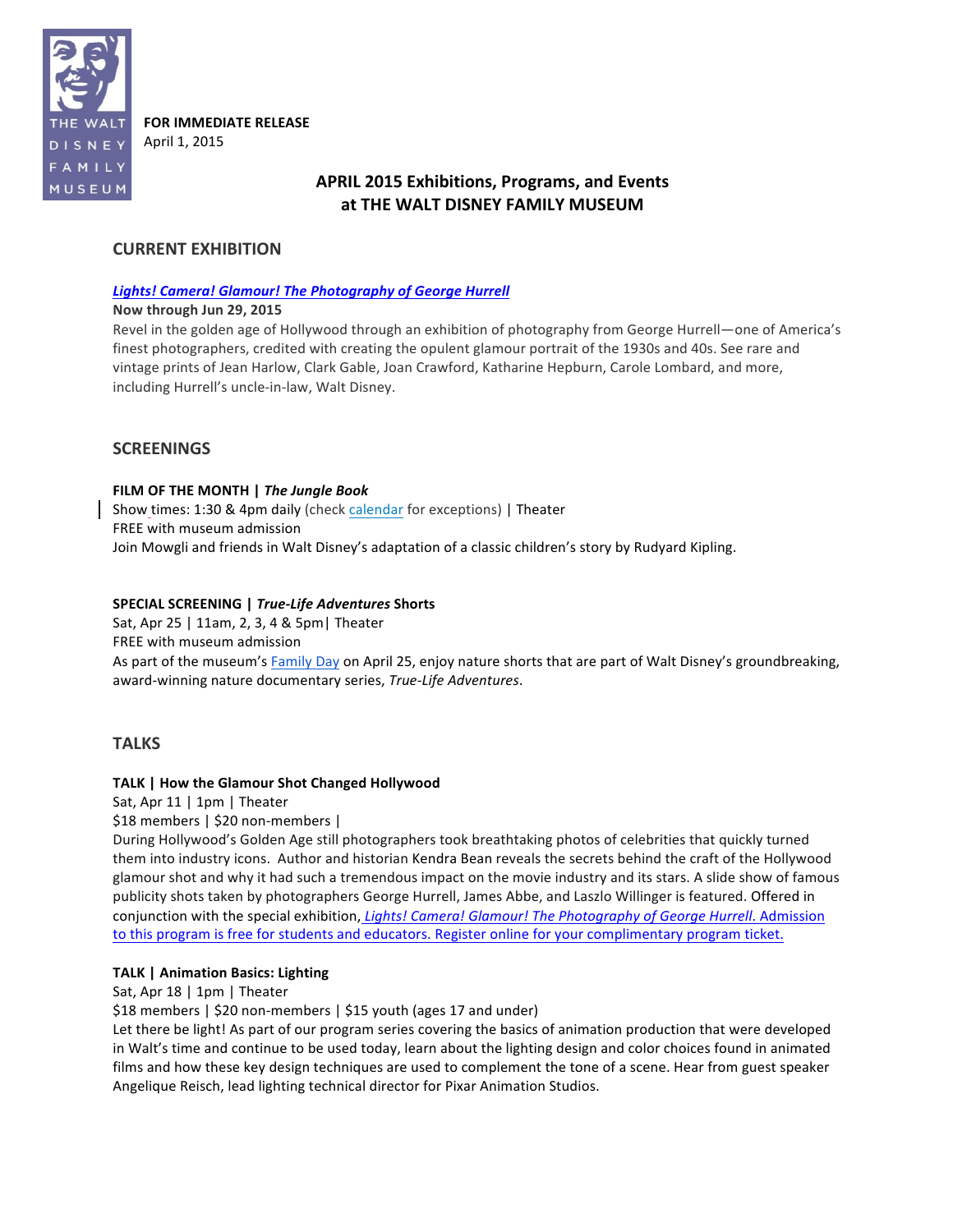## **CLASSES & ACTIVITIES**

### **OPEN STUDIO | Storyboarding and Animatics**

Every Sat & Sun in Apr (check calendar for exceptions) | 1-4pm | Learning Center FREE with museum admission

In the early 1930s, storyboards were introduced to The Walt Disney Studios to help animators visualize the sequence of events in their stories. Practice drawing your own storyboards to show the action in an animated scene, then turn your drawings into an animatic.

### **LITTLE OPEN STUDIO | Jungle Fun!**

Every Sat, Sun & Mon in Apr | 10am-noon | Learning Center

Little Open Studio is a place where little ones and their caregivers can create artwork inspired by exhibitions, ideas, and objects on view at the museum. In April, transform our Learning Center into a bright and leafy jungle using scenes from *The Jungle Book* to inspire a magical environment.

### **SPOTLIGHT TALK |** *True-Life Adventures*

Every Fri, Sat & Sun | 11am, 1 & 3pm | Museum Galleries

With more than 25,000 items in the museum's collection and galleries brimming with art and artifacts, there is a lot to see and learn. Get the inside story on a select object on view or special exhibition during these short talks given by museum staff members. In April, join us for a talk on Walt's groundbreaking nature documentary series: *True-Life Adventures*.

### **SPECIAL PROGRAM | An Artful Earth Day**

Sat, Apr 25 | 10am–6pm | Museum-wide

FREE for ages 17 and under (with paying adult)

Celebrate Earth Day in an artful way with the whole family! Learn a dance with Native American dancer and artist, Eddie Madril, and work with Presidio Trust educators to turn branches, twigs, and other natural park materials into a lively village of habitats in front of the museum. Learn how animators create environments for their characters, and watch Walt Disney's award-winning nature documentaries, *True-Life Adventures*. Complimentary admission for youth ages 17 and under available at museum ticket desk with purchase of full price adult admission.

#### **Schedule:**

11am, 2, 3, 4, & 5pm | True-Life Adventures screenings | Theatre Noon-1pm | Eddie Madril, Native American Dancer and Artist \| Theatre 1–4pm | Create with Nature | Front Lawn and Learning Studio All Day | Animators and Environments Gallery Game | Get yours at the front desk!

### **SPECIAL PROGRAM | Animation Access! Snow White and the Seven Dwarfs**

Fri, Apr 10 | 3pm doors open, 4pm film starts | ages 14+ | Theater Sun, Apr 12 | 10am doors open, 11am film starts | ages 13 and under | Theater Approx. 87 mins

FREE

Animation Access is a series of programs designed to introduce children and young adults affected by autism to The Walt Disney Family Museum. Come enjoy animation, art, and innovation in a welcoming environment. Advanced registration is required, all family members and siblings welcome.